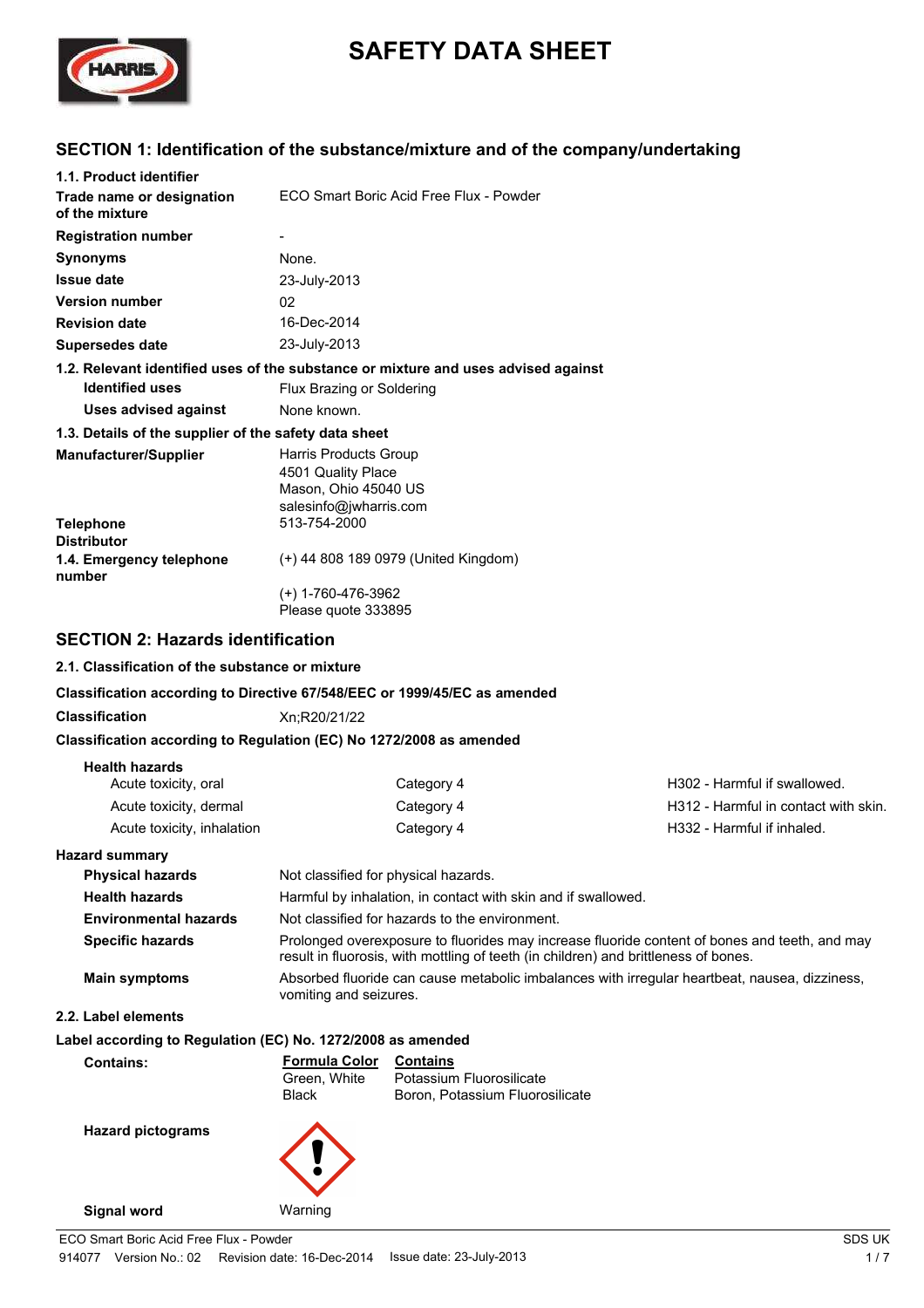| <b>Hazard statements</b>                                                   | H332 - Harmful if inhaled. |       | H302 - Harmful if swallowed.<br>H312 - Harmful in contact with skin.                                                                                                                                |  |                                                                                                                                      |                                                                                                                                                                                            |              |
|----------------------------------------------------------------------------|----------------------------|-------|-----------------------------------------------------------------------------------------------------------------------------------------------------------------------------------------------------|--|--------------------------------------------------------------------------------------------------------------------------------------|--------------------------------------------------------------------------------------------------------------------------------------------------------------------------------------------|--------------|
| <b>Precautionary statements</b>                                            |                            |       |                                                                                                                                                                                                     |  |                                                                                                                                      |                                                                                                                                                                                            |              |
| <b>Prevention</b>                                                          |                            |       | P261 - Avoid breathing dust/fume.<br>P264 - Wash thoroughly after handling.<br>P270 - Do not eat, drink or smoke when using this product.<br>P271 - Use only outdoors or in a well-ventilated area. |  | P280 - Wear protective gloves/protective clothing/eye protection/face protection.                                                    |                                                                                                                                                                                            |              |
| <b>Response</b>                                                            | P330 - Rinse mouth.        |       | P363 - Wash contaminated clothing before reuse.                                                                                                                                                     |  | P302 + P352 - IF ON SKIN: Wash with plenty of soap and water.<br>P312 - Call a POISON CENTRE or doctor/physician if you feel unwell. | P301 + P312 - IF SWALLOWED: Call a POISON CENTRE or doctor/physician if you feel unwell.<br>P304 + P312 - IF INHALED: Call a POISON CENTRE or doctor/physician if you feel unwell.         |              |
| <b>Storage</b>                                                             |                            |       | Store away from incompatible materials.                                                                                                                                                             |  |                                                                                                                                      |                                                                                                                                                                                            |              |
| <b>Disposal</b>                                                            | regulations.               |       |                                                                                                                                                                                                     |  |                                                                                                                                      | P501 - Dispose of contents/container in accordance with local/regional/national/international                                                                                              |              |
| Supplemental label information                                             | Not applicable.            |       |                                                                                                                                                                                                     |  |                                                                                                                                      |                                                                                                                                                                                            |              |
| 2.3. Other hazards                                                         |                            |       | Not a PBT or vPvB substance or mixture.                                                                                                                                                             |  |                                                                                                                                      |                                                                                                                                                                                            |              |
| <b>SECTION 3: Composition/information on ingredients</b>                   |                            |       |                                                                                                                                                                                                     |  |                                                                                                                                      |                                                                                                                                                                                            |              |
| 3.2. Mixtures                                                              |                            |       |                                                                                                                                                                                                     |  |                                                                                                                                      |                                                                                                                                                                                            |              |
| <b>General information</b>                                                 |                            |       |                                                                                                                                                                                                     |  |                                                                                                                                      |                                                                                                                                                                                            |              |
| <b>Chemical name</b>                                                       |                            | %     |                                                                                                                                                                                                     |  | CAS-No. / EC No. REACH Registration No.                                                                                              | <b>INDEX No.</b>                                                                                                                                                                           | <b>Notes</b> |
| Potassium fluoborate<br>(present in green, white, & black formulas)        |                            | ~170  | 14075-53-7<br>237-928-2                                                                                                                                                                             |  |                                                                                                                                      |                                                                                                                                                                                            | #            |
| <b>Classification:</b>                                                     | DSD: -                     |       |                                                                                                                                                                                                     |  |                                                                                                                                      |                                                                                                                                                                                            |              |
|                                                                            | $CLP: -$                   |       |                                                                                                                                                                                                     |  |                                                                                                                                      |                                                                                                                                                                                            |              |
| <b>Boron</b><br>(present in black formula)                                 |                            | $<$ 3 | 7440-42-8<br>231-151-2                                                                                                                                                                              |  |                                                                                                                                      |                                                                                                                                                                                            |              |
| <b>Classification:</b>                                                     | <b>DSD: Xn:R22</b>         |       |                                                                                                                                                                                                     |  |                                                                                                                                      |                                                                                                                                                                                            |              |
|                                                                            | CLP: Acute Tox. 4;H302     |       |                                                                                                                                                                                                     |  |                                                                                                                                      |                                                                                                                                                                                            |              |
| Potassium fluorosilicate<br>(present in green, white, & black formulas)    |                            | < 3   | 16871-90-2<br>240-896-2                                                                                                                                                                             |  |                                                                                                                                      | 009-012-00-0                                                                                                                                                                               | #            |
| <b>Classification:</b>                                                     | <b>DSD:</b> T;R23/24/25    |       |                                                                                                                                                                                                     |  |                                                                                                                                      |                                                                                                                                                                                            |              |
|                                                                            |                            |       |                                                                                                                                                                                                     |  | CLP: Acute Tox. 3;H301, Acute Tox. 3;H311, Acute Tox. 3;H331                                                                         |                                                                                                                                                                                            |              |
| #: This substance has been assigned Community workplace exposure limit(s). |                            |       |                                                                                                                                                                                                     |  |                                                                                                                                      |                                                                                                                                                                                            |              |
| <b>Composition comments</b>                                                |                            |       |                                                                                                                                                                                                     |  |                                                                                                                                      | All concentrations are in percent by weight unless ingredient is a gas. Gas concentrations are in<br>percent by volume. The full text for all R- and H-phrases is displayed in section 16. |              |
| <b>SECTION 4: First aid measures</b>                                       |                            |       |                                                                                                                                                                                                     |  |                                                                                                                                      |                                                                                                                                                                                            |              |
| <b>General information</b>                                                 |                            |       | Show this safety data sheet to the doctor in attendance.                                                                                                                                            |  |                                                                                                                                      |                                                                                                                                                                                            |              |
| 4.1. Description of first aid measures                                     |                            |       |                                                                                                                                                                                                     |  |                                                                                                                                      |                                                                                                                                                                                            |              |
| <b>Inhalation</b>                                                          |                            |       | medical attention if discomfort develops or persists.                                                                                                                                               |  |                                                                                                                                      | Remove person from contaminated area to fresh air. Apply artificial respiration if needed. Get                                                                                             |              |
| <b>Skin contact</b>                                                        |                            |       | medical attention if irritation develops and persists.                                                                                                                                              |  |                                                                                                                                      | Remove contaminated clothes and rinse skin thoroughly with water for at least 15 minutes. Get                                                                                              |              |
| Eye contact                                                                |                            |       |                                                                                                                                                                                                     |  | eyelids wide apart. Get medical attention if irritation develops or persists.                                                        | Immediately flush with plenty of water for up to 15 minutes. Remove any contact lenses and open                                                                                            |              |
| Ingestion                                                                  |                            |       | by mouth to an unconscious person. Seek medical attention.                                                                                                                                          |  |                                                                                                                                      | Do NOT induce vomiting. Immediately rinse mouth and drink a cupful of water. Never give anything                                                                                           |              |
| 4.2. Most important symptoms<br>and effects, both acute and<br>delayed     | vomiting and seizures.     |       |                                                                                                                                                                                                     |  |                                                                                                                                      | Absorbed fluoride can cause metabolic imbalances with irregular heartbeat, nausea, dizziness,                                                                                              |              |
| 4.3. Indication of any<br>immediate medical attention                      |                            |       | Treat symptomatically. Symptoms may be delayed.                                                                                                                                                     |  |                                                                                                                                      |                                                                                                                                                                                            |              |

**and special treatment needed**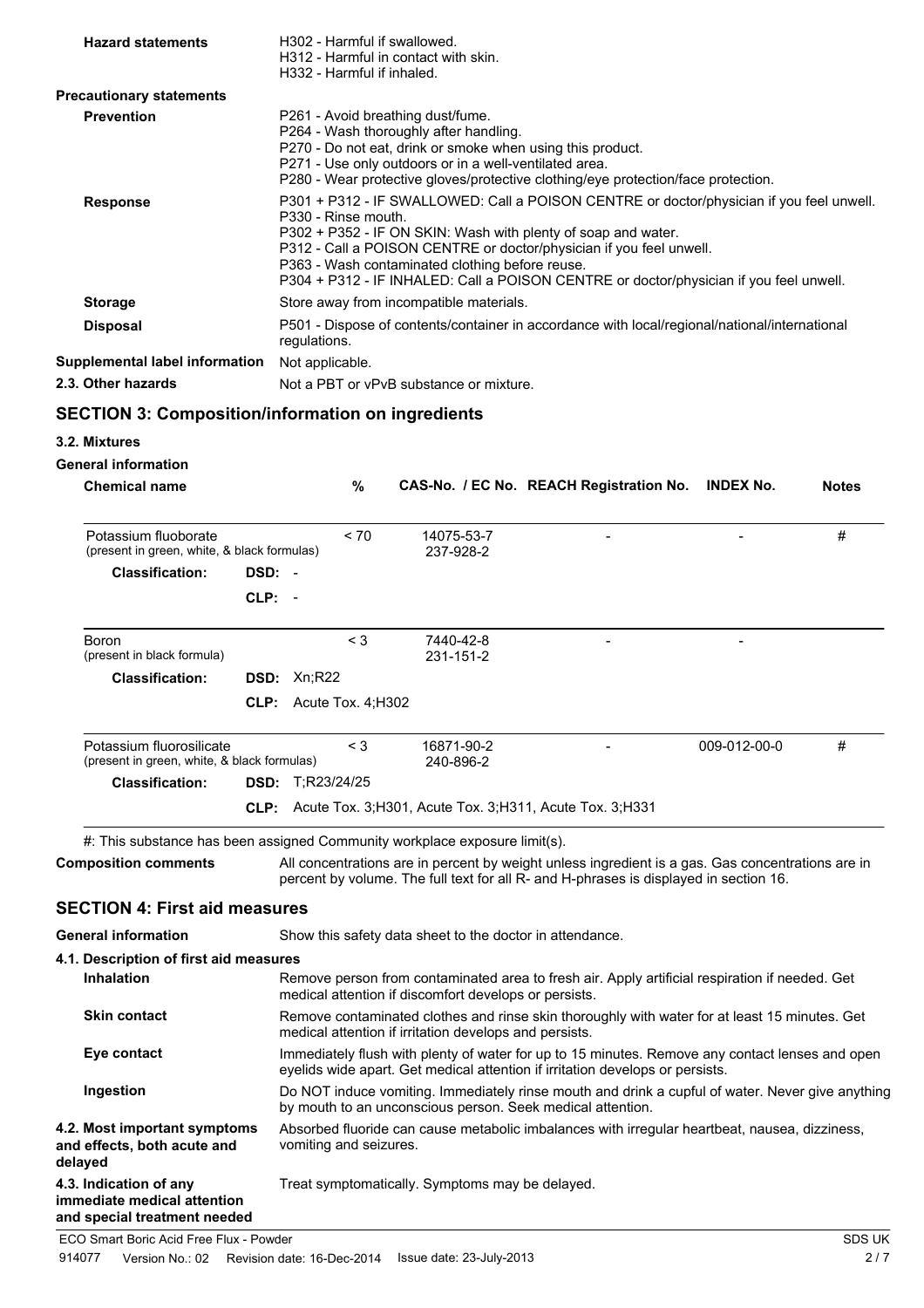### **SECTION 5: Firefighting measures**

| General fire hazards                                          | This product is not flammable.                                                                                                                  |
|---------------------------------------------------------------|-------------------------------------------------------------------------------------------------------------------------------------------------|
| 5.1. Extinguishing media                                      |                                                                                                                                                 |
| Suitable extinguishing<br>media                               | Use fire-extinguishing media appropriate for surrounding materials. Water spray, foam, dry powder<br>or carbon dioxide.                         |
| Unsuitable extinguishing<br>media                             | None known.                                                                                                                                     |
| 5.2. Special hazards arising<br>from the substance or mixture | Hydrogen fluoride, a corrosive and toxic gas, and other potentially hazardous fluorine-containing<br>compounds may be released upon combustion. |
| 5.3. Advice for firefighters                                  |                                                                                                                                                 |
| <b>Special protective</b><br>equipment for firefighters       | Self-contained breathing apparatus and full protective clothing must be worn in case of fire.                                                   |
| Special fire fighting<br>procedures                           | Move containers from fire area if you can do so without risk.                                                                                   |
|                                                               |                                                                                                                                                 |

#### **SECTION 6: Accidental release measures**

|                                                              | 6.1. Personal precautions, protective equipment and emergency procedures                                                                                                                                                                                                                          |
|--------------------------------------------------------------|---------------------------------------------------------------------------------------------------------------------------------------------------------------------------------------------------------------------------------------------------------------------------------------------------|
| For non-emergency<br>personnel                               | Avoid inhalation of dust from the spilled material. Wear protective clothing as described in Section<br>8 of this SDS. Do not touch damaged containers or spilled material unless wearing appropriate<br>protective clothing.                                                                     |
| For emergency responders                                     | Keep unnecessary personnel away. Use personal protection recommended in section 8 of the<br>SDS.                                                                                                                                                                                                  |
| 6.2. Environmental precautions                               | Do not allow to enter drains, sewers or watercourses. Reporting of releases to appropriate<br>regulatory agencies may be required.                                                                                                                                                                |
| 6.3. Methods and material for<br>containment and cleaning up | Stop the flow of material, if this is without risk. Avoid release to the environment.                                                                                                                                                                                                             |
|                                                              | Large Spills: Sweep or vacuum up spillage and collect in suitable container for disposal. Avoid the<br>generation of dusts during clean-up.                                                                                                                                                       |
|                                                              | Small Spills: Wipe up spilled material and place in a suitable container for disposal.                                                                                                                                                                                                            |
|                                                              | Never return spills in original containers for re-use. Following product recovery, flush area with<br>water. Clean surface thoroughly to remove residual contamination. This material and its container<br>must be disposed of as hazardous waste. For waste disposal, see section 13 of the SDS. |
| 6.4. Reference to other<br>sections                          | For waste disposal, see section 13 of the SDS.                                                                                                                                                                                                                                                    |

## **SECTION 7: Handling and storage**

| 7.1. Precautions for safe<br>handling                                          | Keep formation of airborne dusts to a minimum. Provide appropriate exhaust ventilation at places<br>where dust is formed. Avoid inhalation of dust. Avoid inhalation of fumes from heated product.<br>Avoid contact with skin and eyes. Wear appropriate personal protective equipment (See Section<br>8). Do not eat, drink or smoke when using the product. Avoid release to the environment. |
|--------------------------------------------------------------------------------|-------------------------------------------------------------------------------------------------------------------------------------------------------------------------------------------------------------------------------------------------------------------------------------------------------------------------------------------------------------------------------------------------|
| 7.2. Conditions for safe<br>storage, including any<br><b>incompatibilities</b> | Store in tightly closed original container in a dry, cool and well-ventilated place. Keep away from<br>food, drink and animal feeding stuffs. Store away from incompatible materials.                                                                                                                                                                                                           |
| 7.3. Specific end use(s)                                                       | Flux Brazing or Soldering                                                                                                                                                                                                                                                                                                                                                                       |
|                                                                                |                                                                                                                                                                                                                                                                                                                                                                                                 |

#### **SECTION 8: Exposure controls/personal protection**

#### **8.1. Control parameters**

#### **Occupational exposure limits**

#### **UK. EH40 Workplace Exposure Limits (WELs)**

| <b>Components</b>                            | Type       | Value                |  |
|----------------------------------------------|------------|----------------------|--|
| Potassium fluoborate (CAS<br>14075-53-7)     | <b>TWA</b> | $2.5 \text{ mg/m}$ 3 |  |
| Potassium fluorosilicate<br>(CAS 16871-90-2) | TWA        | $2.5 \text{ mg/m}$ 3 |  |

#### **EU. Indicative Exposure Limit Values in Directives 91/322/EEC, 2000/39/EC, 2006/15/EC, 2009/161/EU**

| <b>Components</b>                            | Type       | Value              |  |
|----------------------------------------------|------------|--------------------|--|
| Potassium fluoborate (CAS<br>14075-53-7)     | <b>TWA</b> | $2.5 \text{ mg/m}$ |  |
| Potassium fluorosilicate<br>(CAS 16871-90-2) | TWA        | $2.5 \text{ mg/m}$ |  |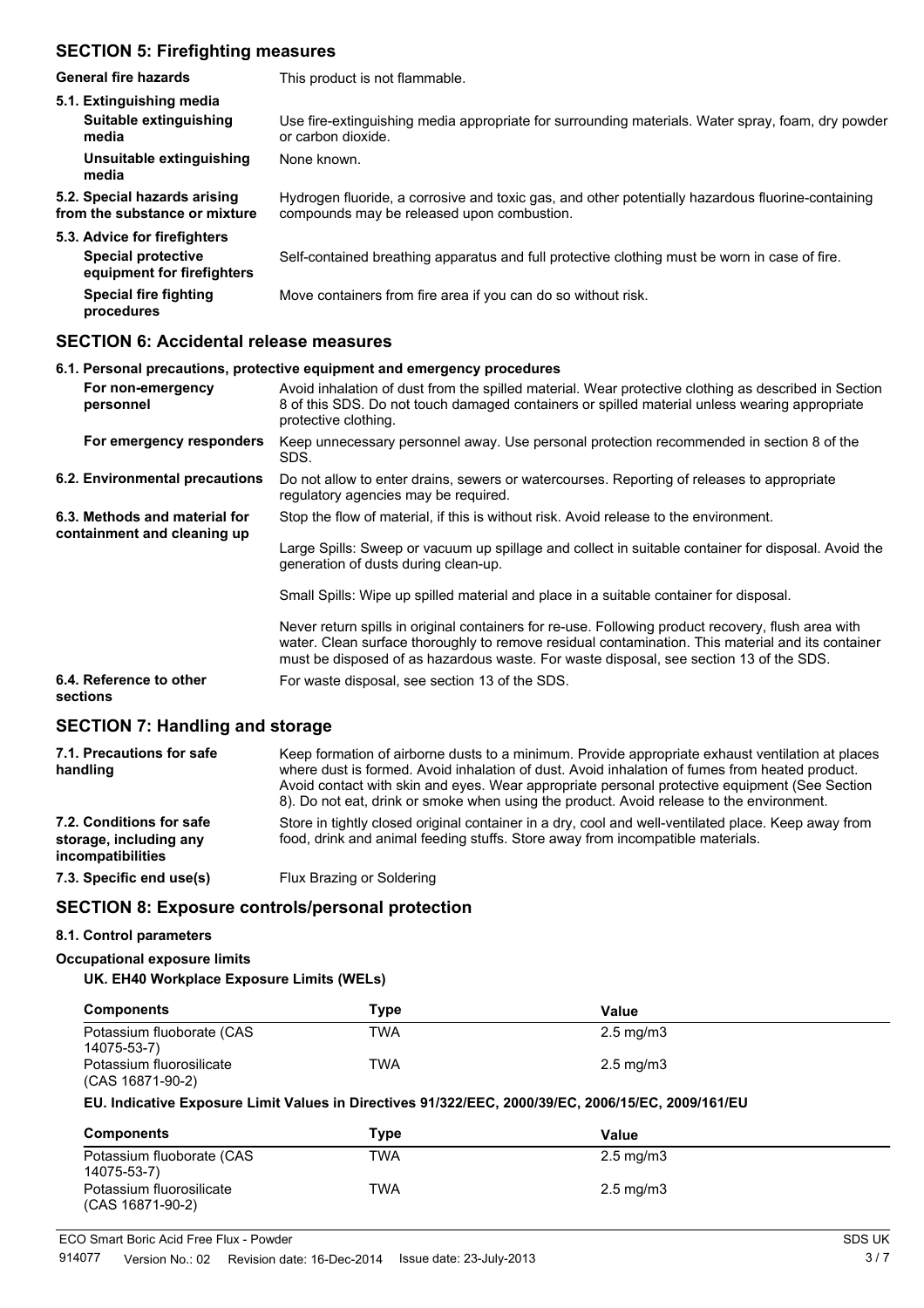| <b>Biological limit values</b>                       | No biological exposure limits noted for the ingredient(s).                                                                                                                                                                                                |
|------------------------------------------------------|-----------------------------------------------------------------------------------------------------------------------------------------------------------------------------------------------------------------------------------------------------------|
| <b>Recommended monitoring</b><br>procedures          | Follow standard monitoring procedures.                                                                                                                                                                                                                    |
| Derived no-effect level (DNEL)                       | Not available.                                                                                                                                                                                                                                            |
| <b>Predicted no effect</b><br>concentrations (PNECs) | Not available.                                                                                                                                                                                                                                            |
| 8.2. Exposure controls                               |                                                                                                                                                                                                                                                           |
| Appropriate engineering<br>controls                  | Provide adequate ventilation. Observe Occupational Exposure Limits and minimise the risk of<br>inhalation of dust. Shower, hand and eye washing facilities near the workplace are recommended.                                                            |
|                                                      | Individual protection measures, such as personal protective equipment                                                                                                                                                                                     |
| <b>General information</b>                           | Personal protective equipment should be chosen according to the CEN standards and in<br>discussion with the supplier of the personal protective equipment.                                                                                                |
| <b>Eye/face protection</b>                           | Wear safety glasses with side shields (or goggles).                                                                                                                                                                                                       |
| <b>Skin protection</b>                               |                                                                                                                                                                                                                                                           |
| - Hand protection                                    | Wear chemical-resistant, impervious gloves. Suitable gloves can be recommended by the glove<br>supplier.                                                                                                                                                  |
| - Other                                              | Wear appropriate chemical resistant clothing.                                                                                                                                                                                                             |
| <b>Respiratory protection</b>                        | If engineering controls do not maintain airborne concentrations below recommended exposure<br>limits (where applicable) or to an acceptable level (in countries where exposure limits have not<br>been established), an approved respirator must be worn. |
| <b>Thermal hazards</b>                               | Wear appropriate thermal protective clothing, when necessary.                                                                                                                                                                                             |
| <b>Hygiene measures</b>                              | Always observe good personal hygiene measures, such as washing after handling the material<br>and before eating, drinking, and/or smoking. Routinely wash work clothing and protective<br>equipment to remove contaminants.                               |
| <b>Environmental exposure</b><br>controls            | Contain spills and prevent releases and observe national regulations on emissions.                                                                                                                                                                        |

# **SECTION 9: Physical and chemical properties**

#### **9.1. Information on basic physical and chemical properties**

| <b>Appearance</b>                                 |                      |
|---------------------------------------------------|----------------------|
| <b>Physical state</b>                             | Solid.               |
| Form                                              | Powder.              |
| Colour                                            | Green. White. Black. |
| Odour                                             | Not available.       |
| <b>Odour threshold</b>                            | Not available.       |
| рH                                                | Not available.       |
| <b>Melting point/freezing point</b>               | Not available.       |
| Initial boiling point and boiling<br>range        | Not available.       |
| <b>Flash point</b>                                | Not available.       |
| <b>Evaporation rate</b>                           | Not available.       |
| Flammability (solid, gas)                         | Non flammable.       |
| Upper/lower flammability or explosive limits      |                      |
| <b>Flammability limit - lower</b><br>(%)          | Not available.       |
| <b>Flammability limit - upper</b><br>(%)          | Not available.       |
| Vapour pressure                                   | Not available.       |
| <b>Vapour density</b>                             | Not available.       |
| <b>Relative density</b>                           | Not available.       |
| Solubility(ies)                                   | Not available.       |
| <b>Partition coefficient</b><br>(n-octanol/water) | No data available.   |
| <b>Auto-ignition temperature</b>                  | Not available.       |
| <b>Decomposition temperature</b>                  | Not available.       |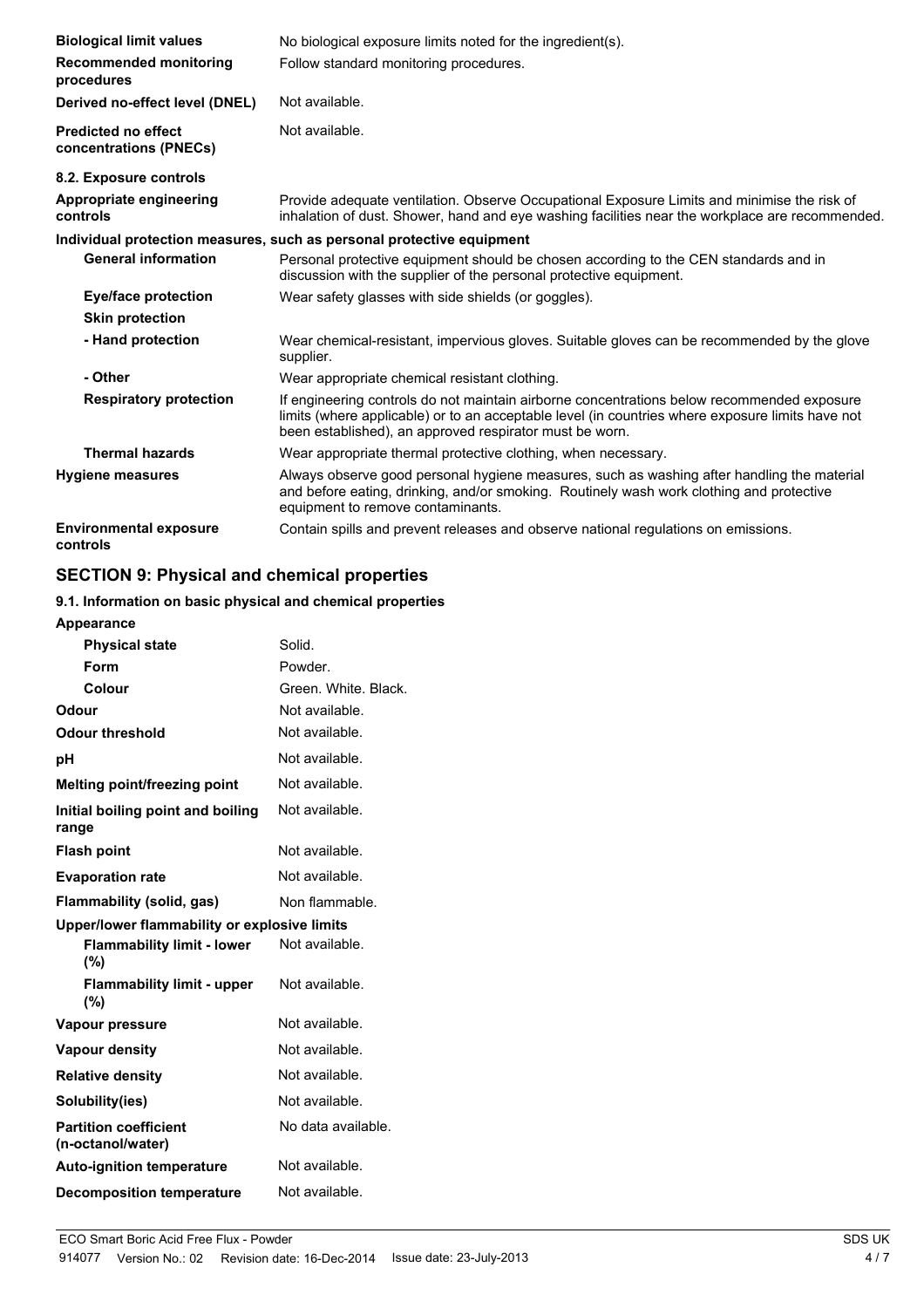| <b>Viscosity</b>            | Not available.                                |
|-----------------------------|-----------------------------------------------|
| <b>Explosive properties</b> | Not available.                                |
| <b>Oxidizing properties</b> | Not available.                                |
| 9.2. Other information      | No relevant additional information available. |

# **SECTION 10: Stability and reactivity**

| 10.1. Reactivity                            | Stable at normal conditions.                                             |
|---------------------------------------------|--------------------------------------------------------------------------|
| 10.2. Chemical stability                    | Stable under normal storage and handling conditions.                     |
| 10.3. Possibility of hazardous<br>reactions | May be corrosive to metals.                                              |
| 10.4. Conditions to avoid                   | Contact with incompatible materials.                                     |
| 10.5. Incompatible materials                | Strong acids. Reactive metals.                                           |
| 10.6. Hazardous<br>decomposition products   | Hydrogen fluoride, fluorine-, boron- and potassium-containing compounds. |

# **SECTION 11: Toxicological information**

| <b>General information</b>               | Occupational exposure to the substance or mixture may cause adverse effects.                                                                     |
|------------------------------------------|--------------------------------------------------------------------------------------------------------------------------------------------------|
| Information on likely routes of exposure |                                                                                                                                                  |
| Ingestion                                | Harmful if swallowed.                                                                                                                            |
| <b>Inhalation</b>                        | Harmful by inhalation. Dust may irritate respiratory system. When heated, the vapours/fumes<br>given off may cause respiratory tract irritation. |
| <b>Skin contact</b>                      | Harmful in contact with skin.                                                                                                                    |
| Eye contact                              | May cause eye irritation on direct contact.                                                                                                      |
| <b>Symptoms</b>                          | Absorbed fluoride can cause metabolic imbalances with irregular heartbeat, nausea, dizziness,<br>vomiting and seizures.                          |

#### **11.1. Information on toxicological effects**

| <b>Acute toxicity</b>                                 | Harmful by inhalation, in contact with skin and if swallowed.                                                                                                                                                                                                                                                                                     |                     |
|-------------------------------------------------------|---------------------------------------------------------------------------------------------------------------------------------------------------------------------------------------------------------------------------------------------------------------------------------------------------------------------------------------------------|---------------------|
| <b>Components</b>                                     | <b>Species</b>                                                                                                                                                                                                                                                                                                                                    | <b>Test results</b> |
| Boron (CAS 7440-42-8)                                 |                                                                                                                                                                                                                                                                                                                                                   |                     |
| Acute                                                 |                                                                                                                                                                                                                                                                                                                                                   |                     |
| Oral                                                  |                                                                                                                                                                                                                                                                                                                                                   |                     |
| LD50                                                  | Rat                                                                                                                                                                                                                                                                                                                                               | 650 mg/kg           |
| <b>Skin corrosion/irritation</b>                      | May cause skin irritation.                                                                                                                                                                                                                                                                                                                        |                     |
| Serious eye damage/eye<br>irritation                  | May cause eye irritation on direct contact.                                                                                                                                                                                                                                                                                                       |                     |
| <b>Respiratory sensitisation</b>                      | No data available.                                                                                                                                                                                                                                                                                                                                |                     |
| <b>Skin sensitisation</b>                             | This product is not expected to cause skin sensitisation.                                                                                                                                                                                                                                                                                         |                     |
| Germ cell mutagenicity                                | No data available.                                                                                                                                                                                                                                                                                                                                |                     |
| Carcinogenicity                                       | Not classified.                                                                                                                                                                                                                                                                                                                                   |                     |
| <b>Reproductive toxicity</b>                          | Due to lack of data the classification is not possible.                                                                                                                                                                                                                                                                                           |                     |
| Specific target organ toxicity -<br>single exposure   | Inhalation of dusts may cause respiratory irritation.                                                                                                                                                                                                                                                                                             |                     |
| Specific target organ toxicity -<br>repeated exposure | Not classified.                                                                                                                                                                                                                                                                                                                                   |                     |
| <b>Aspiration hazard</b>                              | Not applicable for solids.                                                                                                                                                                                                                                                                                                                        |                     |
| Mixture versus substance<br>information               | Not available.                                                                                                                                                                                                                                                                                                                                    |                     |
| <b>Other information</b>                              | Repeated exposure to fluorides may cause excessive calcification of the bone and calcification of<br>ligaments of the ribs, pelvis and spinal column. Exposure to extremely high levels of fluorides can<br>cause abdominal pain, diarrhea, muscular weakness, and convulsions. In extreme cases it can<br>cause loss of consciousness and death. |                     |
| <b>CECTION 12: Ecological information</b>             |                                                                                                                                                                                                                                                                                                                                                   |                     |

#### **SECTION 12: Ecological information**

| 12.1. Toxicity                                     | No toxicity data noted for the ingredient(s).              |
|----------------------------------------------------|------------------------------------------------------------|
| 12.2. Persistence and<br>degradability             | No data is available on the degradability of this product. |
| 12.3. Bioaccumulative potential No data available. |                                                            |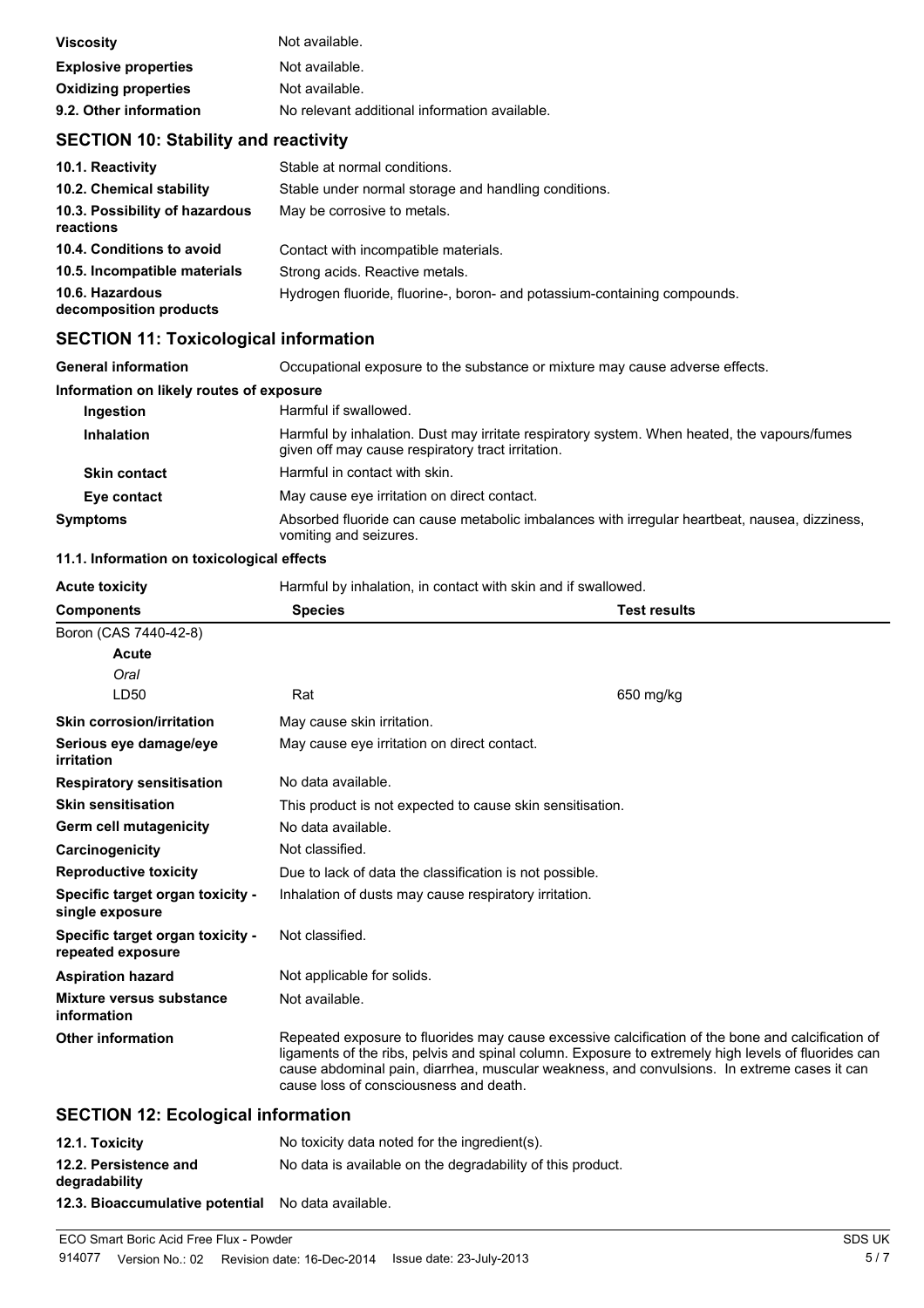| <b>Partition coefficient</b><br>n-octanol/water (log Kow) | No data available.                                                                              |
|-----------------------------------------------------------|-------------------------------------------------------------------------------------------------|
| <b>Bioconcentration factor (BCF)</b>                      | Not available.                                                                                  |
| 12.4. Mobility in soil                                    | This product is water soluble and may disperse in soil.                                         |
| 12.5. Results of PBT<br>and vPvB<br>assessment            | Not a PBT or vPvB substance or mixture.                                                         |
| 12.6. Other adverse effects                               | An environmental hazard cannot be excluded in the event of unprofessional handling or disposal. |

#### **SECTION 13: Disposal considerations**

| 13.1. Waste treatment methods |                                                                                                                                                                                                   |
|-------------------------------|---------------------------------------------------------------------------------------------------------------------------------------------------------------------------------------------------|
| <b>Residual waste</b>         | Dispose of in accordance with local regulations.                                                                                                                                                  |
| Contaminated packaging        | Since emptied containers may retain product residue, follow label warnings even after container is<br>emptied.                                                                                    |
| EU waste code                 | Waste codes should be assigned by the user based on the application for which the product was<br>used.                                                                                            |
| Disposal methods/information  | This material and its container must be disposed of as hazardous waste. Do not allow this material<br>to drain into sewers/water supplies. Dispose in accordance with all applicable regulations. |

### **SECTION 14: Transport information**

#### **ADR**

Not regulated as dangerous goods.

**RID** Not regulated as dangerous goods.

#### **ADN**

Not regulated as dangerous goods.

#### **IATA**

Not regulated as dangerous goods.

#### **IMDG**

Not regulated as dangerous goods. **14.7. Transport in bulk** Not applicable.

**according to Annex II of MARPOL 73/78 and the IBC Code**

#### **SECTION 15: Regulatory information**

**15.1. Safety, health and environmental regulations/legislation specific for the substance or mixture**

#### **EU regulations**

| Regulation (EC) No. 1005/2009 on substances that deplete the ozone layer, Annex I                                                              |
|------------------------------------------------------------------------------------------------------------------------------------------------|
| Not listed.<br>Regulation (EC) No. 1005/2009 on substances that deplete the ozone layer, Annex II                                              |
| Not listed.                                                                                                                                    |
| Regulation (EC) No. 850/2004 On persistent organic pollutants, Annex I as amended<br>Not listed.                                               |
| Regulation (EC) No. 689/2008 concerning the export and import of dangerous chemicals, Annex I, part 1 as amended<br>Not listed.                |
| Regulation (EC) No. 689/2008 concerning the export and import of dangerous chemicals, Annex I, part 2 as amended                               |
| Not listed.<br>Regulation (EC) No. 689/2008 concerning the export and import of dangerous chemicals, Annex I, part 3 as amended<br>Not listed. |
| Regulation (EC) No. 689/2008 concerning the export and import of dangerous chemicals, Annex V as amended<br>Not listed.                        |
| Regulation (EC) No. 166/2006 Annex II Pollutant Release and Transfer Registry                                                                  |
| Not listed.                                                                                                                                    |
| Regulation (EC) No. 1907/2006, REACH Article 59(1) Candidate List as currently published by ECHA                                               |
| Not listed.                                                                                                                                    |
| <b>Authorisations</b>                                                                                                                          |
| Regulation (EC) No. 1907/2006, REACH Annex XIV Substances subject to authorisation, as amended                                                 |
| Not listed.                                                                                                                                    |
| <b>Restrictions on use</b>                                                                                                                     |